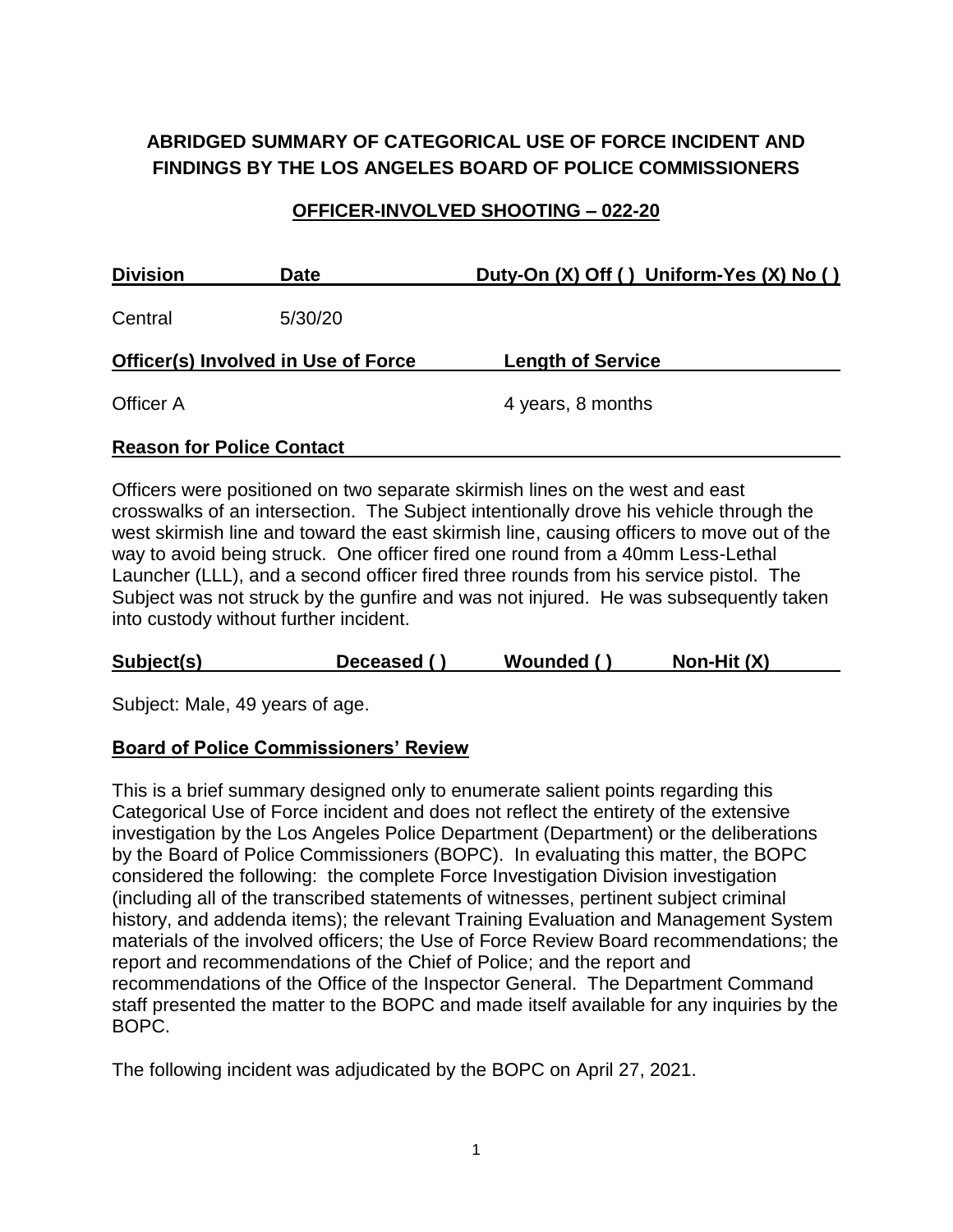#### **Incident Summary**

On the date of this incident, due to civil unrest, the Los Angeles Police Department (LAPD) declared a city-wide tactical alert and mobilized officers throughout the City forming Mobile Field Force (MFF) units. Squads of officers were sent from various Department entities and dispatched to the Command Post (CP). Once the squads of officers checked in at the CP, they were formed into MFF units or individual squads and dispatched to various locations throughout the City of Los Angeles to monitor peaceful protests, effect arrests when rioting and looting activities occurred, and restore order.

The subject of this investigation was one of the individuals who looted stores and attempted to agitate and threaten MFF police officers as the officers attempted to restore order on the city streets.

Hours before the OIS, the Subject videotaped himself looting jewelry stores, attempting to agitate officers on the skirmish lines, and making comments regarding his desire to harm police officers. The Subject posted these videos onto his Facebook Live account just hours before he intentionally drove his vehicle through two police skirmish lines, which resulted in an OIS. The Subject's Facebook Live account documented his activities as follows:

• The first video depicts the Subject walking in Downtown Los Angeles, approaching LAPD officers on skirmish lines and telling them, "What you all [expletive] doing. You all ready to die?" The Subject recorded himself saying, "Let me get a gun. I'm going to show them about the [expletive]." The Subject approached unidentified citizens and asked them, "Do you have anything heavy I can swing? I'm trying to slap me a police officer. Y'all ain't got no wrench or big ass pipe?" The Subject was depicted standing on an unidentified street in the direct path of police vehicles in trail. The Subject was recorded striking the passenger or driver's side of one of the passing police vehicles with his hand.

The Subject was captured entering a jewelry store being looted by protesters. The Subject shattered a glass jewelry window and removed jewelry. After stealing from the first jewelry store, the Subject entered a second jewelry store, which was being looted, and stole miscellaneous items.

The Subject was recorded saying the police are lucky he didn't have a gun, or he would be shooting at them.

The Subject was captured talking to unidentified individuals about obtaining a gun and taking care of business.

The Subject made a statement that he should be in Minnesota but he's in Los Angeles and he's going to get a gun and that he would have already shot a police officer.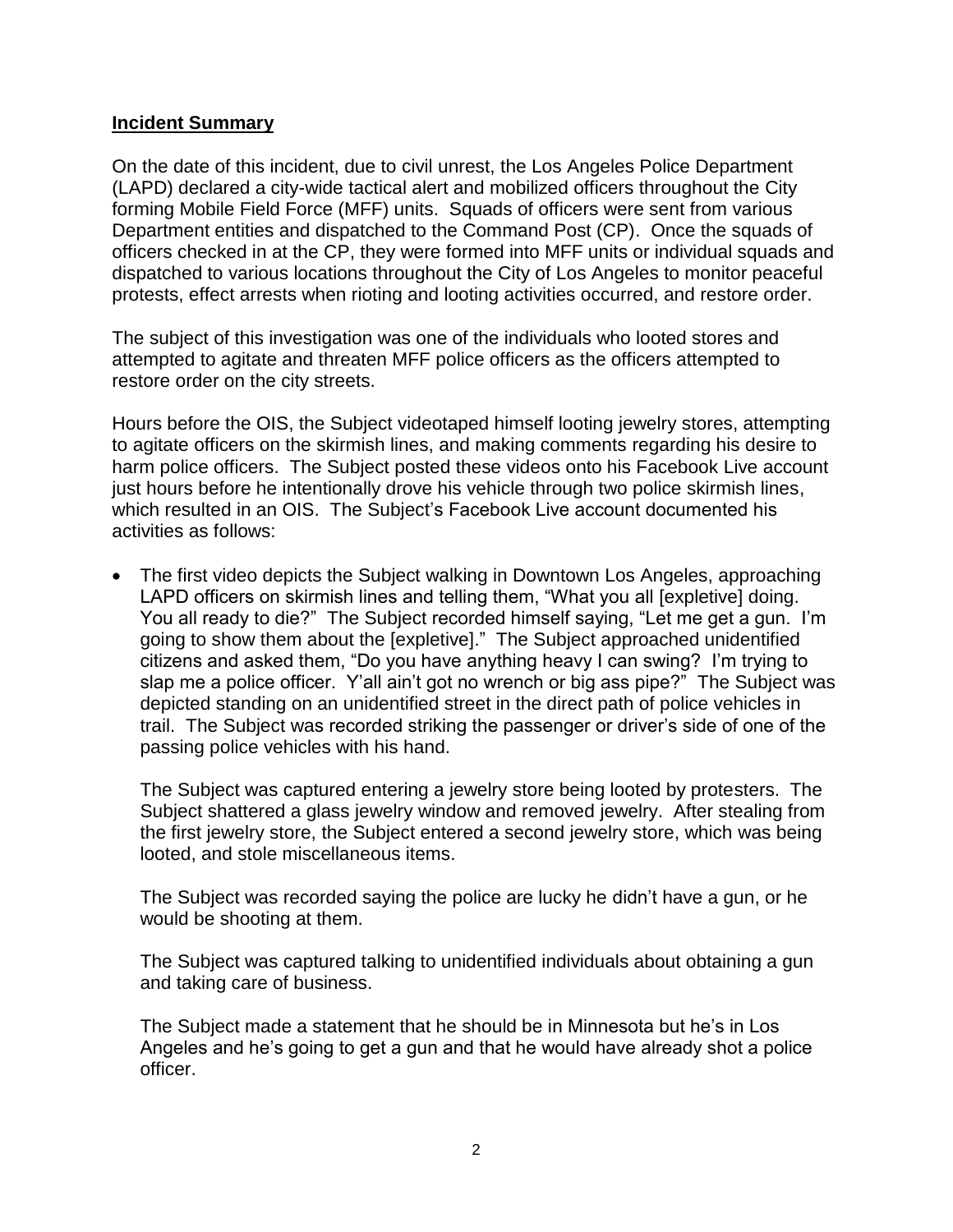The Subject was captured entering a third jewelry store being looted. The first video ended while the Subject was inside the store.

• In the second video, the Subject was depicted walking around Downtown Los Angeles. The Subject lifted his shirt and recorded a bruise on his abdomen, which he stated was caused by a police less-lethal device.

The video captured the Subject saying, "I'm gonna get me a gun so I can shoot some of these police."

The video captured the Subject stating he was going to get a gun tomorrow and shoot those "[expletive]."

The video captured the Subject entering another jewelry store that was being looted. The Subject broke a glass jewelry case and removed several items of jewelry.

• The third video begins with the Subject driving around in the City of Los Angeles. The Subject was speaking to his Facebook Live audience and stated Black Lives Matter and people must stand for something. The Subject entered a liquor store and purchased a beer and a shot of whiskey. The Subject was captured complaining of feeling pain. The Subject exited the store and talked to an unidentified male about rioting all night and the upcoming protests for the weekend. The Subject told the person he burglarized jewelry stores and he was going to count the items he had stolen. The Subject bragged that he was close to an officer and wanted to slap the officer, but the officer shot him/her first with a less-lethal device.

The video captured the Subject driving his vehicle, in the opposite lane of traffic, facing in the direction of a LAPD skirmish line. As the skirmish line approached, the Subject reversed his vehicle and remained in the area.

The video captured the Subject telling unidentified LAPD officers on the skirmish line that they are going to get their ass kicked. The Subject stated, "We going to kill most of you [expletive]. Most of y'all ain't going to live. Especially you white [expletive], you're going to die."

The video captured the Subject approaching another skirmish line, while seated in his vehicle. The Subject yelled at the officers, "Y'all better be lucky I don't have my truck. I would run y'all [expletive] over."

The video captured the Subject stating, "I'm not satisfied with the outcome. I need to find me a gun." The Subject stopped on an unidentified street and told an unidentified female pedestrian he had been shot with a rubber bullet.

The video captured the Subject referring to a truck and running officers over.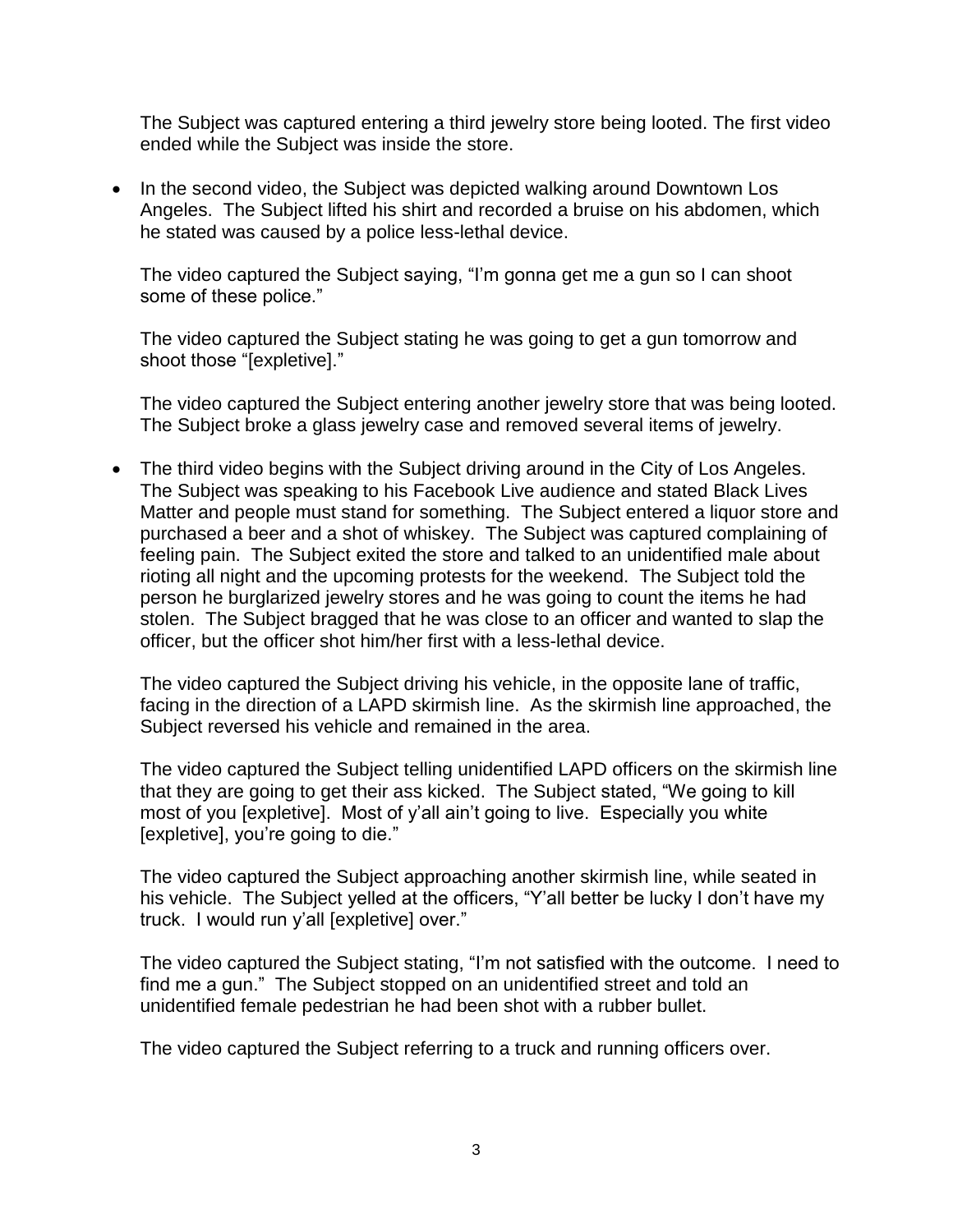The video captured the Subject drinking a beer. The Subject stated if he were at home in Minnesota, he would have some guns and he would be shooting them [expletive].

The video captured the Subject displaying jewelry he stole from the jewelry stores during the looting. The Subject attempted to determine which items of jewelry were real or fake.

The pilot and tactical flight officer (TFO) in an LAPD Air Unit were coordinating the response of MFF officers to a downtown intersection as the civil unrest and looting was taking place. The OIS occurred in this intersection.

Lieutenant A's MFF was comprised of four squads of officers from 4 different divisions.

Lieutenant A's MFF along with other various MFFs/squads also responded to the intersection to clear the unruly crowd of protestors and looters from the area. The MFF squads subsequently formed skirmish lines along the west and east cross walks of the intersection

Uniformed Police Officer A was part of Lieutenant A's MFF assigned to the east curb skirmish line.

Uniformed Police Officer B was assigned to a MFF squad and was on the west curb skirmish line.

Officers A and B were designated as linebackers for their respective squads and equipped with the 40mm Less-Lethal Launchers. Officer B and his/her skirmish line officers were standing on the west skirmish line with the officers facing west along the west crosswalk. Officer A and his/her skirmish line officers were standing facing east along the east crosswalk.

According to Officer B, near the end of his/her patrol shift he/she was directed to become part of a MFF squad and to respond to the Central area CP. Sergeant A was the assigned MFF squad leader. While driving through the downtown area toward the CP, Officer B stated protestors were running in the streets and violently throwing rocks, signs, and fireworks at them. This caused them to swerve their police vehicle to prevent from being struck. Officer B's squad arrived at the CP, checked in, and were directed to respond on foot to various locations throughout the downtown area and restore order.

Prior to leaving the CP area, their squad leader Sergeant A advised his/her officers to leave their Body Worn Video cameras (BWV) in their vehicles because it was rumored that protesters had been taking the cameras off the officers' chests.

According to Officer B, once his/her squad arrived downtown, they were tasked with forming a skirmish line on the west side of the intersection. They were facing west, and were stopping pedestrian and vehicular traffic from proceeding east. As the officers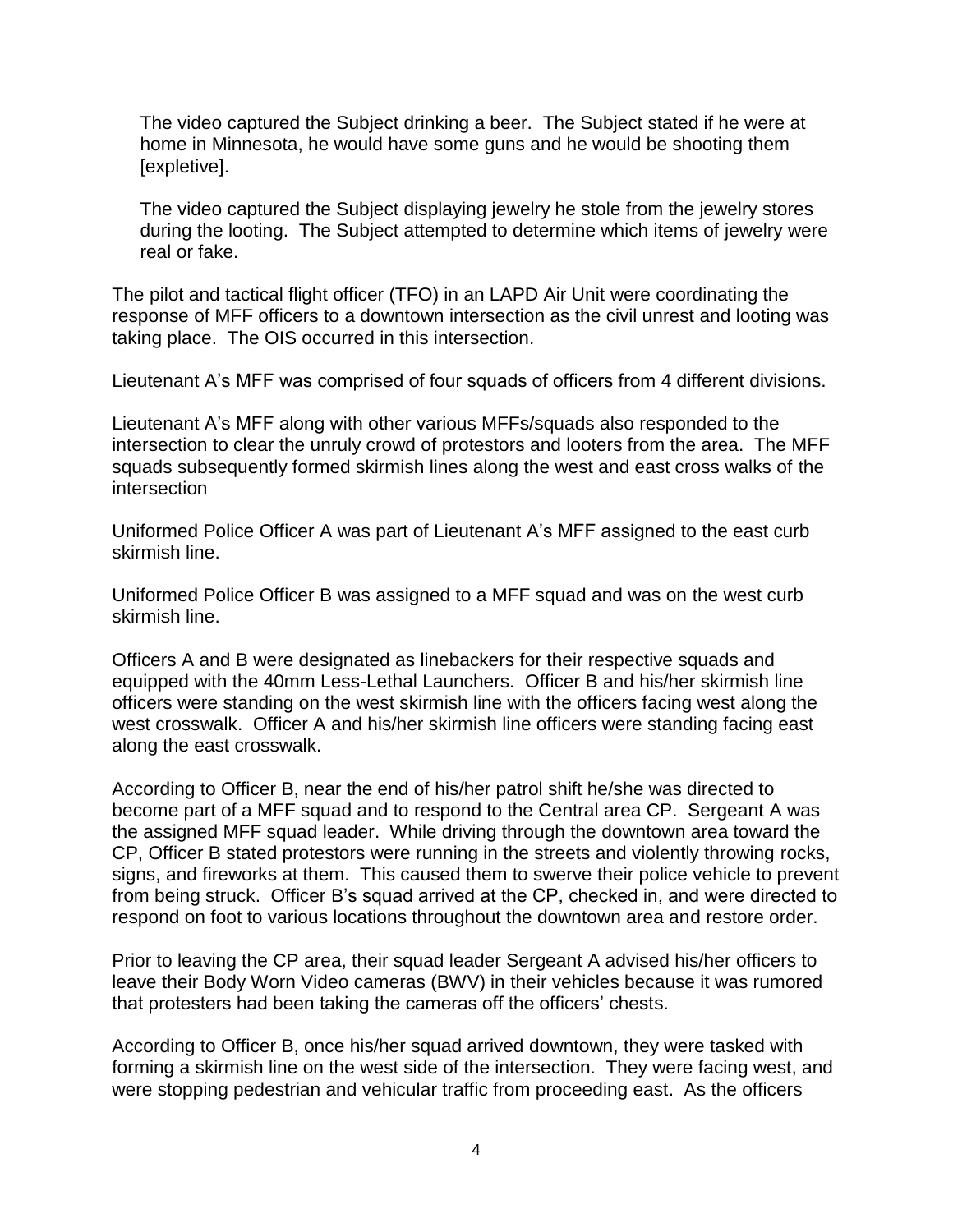stood on the skirmish line, Officer B stated that he/she heard screeching car tires and observed a car approximately 20 feet west of their skirmish line traveling east toward them at a high rate of speed. The vehicle was being driven by the Subject.

Officer B attempted to alert the officers on his/her skirmish line that a vehicle was coming in their direction.

The investigation determined that Officer B was standing on the skirmish line near the middle of the roadway, facing west, as the Subject's vehicle approached. According to Officer B, the Subject was swerving his vehicle left to right, making it difficult for him/her to decide which way to move to prevent from being struck. As the vehicle neared, Officer B moved to the south and fired one round from his/her 40mm LLL in a northwest direction at the Subject as the vehicle passed by. The 40mm projectile impacted the triangular shaped portion of the front passenger window and penetrated the glass. The projectile was later recovered from the driver's side floorboard.

After firing the LLL, Officer B turned around and looked west to ensure no additional threats or vehicles were coming toward them. Moments later he/she turned and looked east and observed that the Subject had continued traveling through the east skirmish line.

Officer C was part of the MFF squad on the west skirmish line. He/she was standing near the eastbound number two lane, facing west. Officer C stated that he/she observed a vehicle approaching their skirmish line, so he/she used his/her flashlight to get the driver's (the Subject's) attention and to make the vehicle turn around. The driver of the vehicle stopped approximately 15 to 20 feet in front of them. The driver then accelerated in the officers' direction at an approximate speed of 15 to 20 miles per hour (MPH). Officer C stated that he/she quickly moved north and out of the way to avoid being hit. The vehicle continued east towards the east skirmish line at which time he/she yelled to alert the officers of the on-coming danger. Officer C stated that he/she heard what sounded like gun shots or fireworks, but was not aware a shooting had occurred until after the fact.

According to Officer A, he/she was standing on the skirmish line, when he/she heard a commotion behind him/her. Officer A turned his/her upper body toward the west skirmish line in the direction of the noise and observed the Subject's vehicle traveling east. Officer A recalled that the front bumper of the vehicle was at or near the skirmish line of officers. The vehicle continued east through the west skirmish line and was accelerating toward him/her.

According to Officer A, he/she estimated that the Subject's vehicle was approximately 15 to 20 feet away and traveling directly toward him/her at approximately 25 MPH, when he/she decided to use deadly force to stop the threat. He/she unholstered his/her pistol with his/her right hand, quickly aimed at the driver using a single-handed front sight picture and fired two rounds in a southwesterly direction from an approximate distance of 36 feet. The Subject's vehicle continued in the direction of Officer A. Officer A then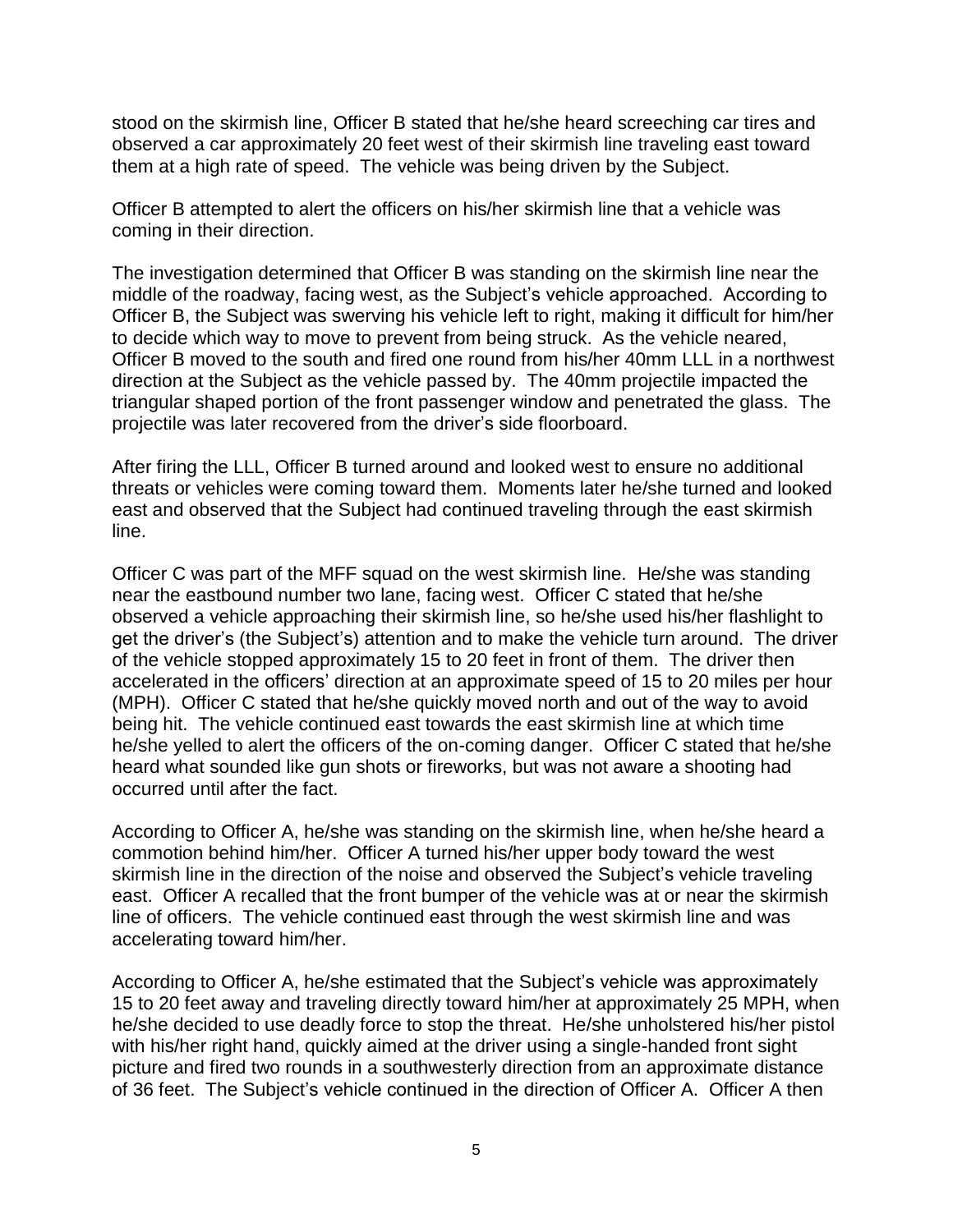stepped to his/her right, took a two-handed grip on his/her pistol, and fired a third and final round at the Subject. All three rounds impacted and penetrated the front windshield of the Subject's vehicle. As the vehicle continued traveling east the officers on the skirmish line quickly moved out of the way to avoid being struck by the vehicle. The Subject continued driving east and eventually stopped because police vehicles were parked blocking the roadway.

According to Officer A, he/she did not have time to warn his/her squad because of the speed of the vehicle. He/she only had time to deploy deadly force because the threat was imminent and necessary to protect him/herself and the officers on his/her skirmish line.

Based on surveillance video obtained from a business located near the intersection, it was estimated that the Subject's vehicle crossed both skirmish lines in approximately 2 to 3 seconds.

According to Sergeant B, his/her MFF squad was dispatched to the intersection to assist Metropolitan Division officers. When his/her squad arrived, the intersection was being controlled by officers from other squads. Sergeant B stated that he/she was standing by with his/her squad waiting for an assignment when he/she heard the officers on the west skirmish line yelling, "Look out. Look out." He/she observed the officers on the west skirmish line jumping out of the path of a vehicle as it traveled east through the intersection at an approximate speed of 35 MPH. Sergeant B then heard two to three pops, which he/she initially was unsure whether it was gunfire because of all the loud noise and echoes in the area. The vehicle then continued east through the east skirmish line. Sergeant B walked to the intersection and asked if any officers had fired their weapons. Officer A raised his/her hand and said he/she had discharged his/her weapon. Sergeant B separated Officer A from the other officers and obtained a Public Safety Statement from him/her and then continued to monitor him/her until properly relieved.

Sergeant B's body worn camera battery died prior to the OIS; accordingly, there is no video of the OIS. The officers had been on duty for 24 hours or more at the time of the OIS, which caused several officers' camera batteries to die.

Detective A was the MFF squad leader for the other skirmish line. Detective A stated that he/she was standing behind the line along with Officer A when he/she heard yelling coming from the west skirmish line. He/she turned and observed the Subject's vehicle travel through the west skirmish line, causing officers to jump out of its path. Detective A estimated the vehicle was traveling at approximately 30 to 35 MPH as it reached the center of the intersection. According to Detective A, he/she turned to warn his/her squad, but before he/she could complete his/her warning to his/her skirmish line, he/she heard two to three gunshots behind him/her. Once he/she completed turning back around, he/she observed Officer A holstering his/her weapon.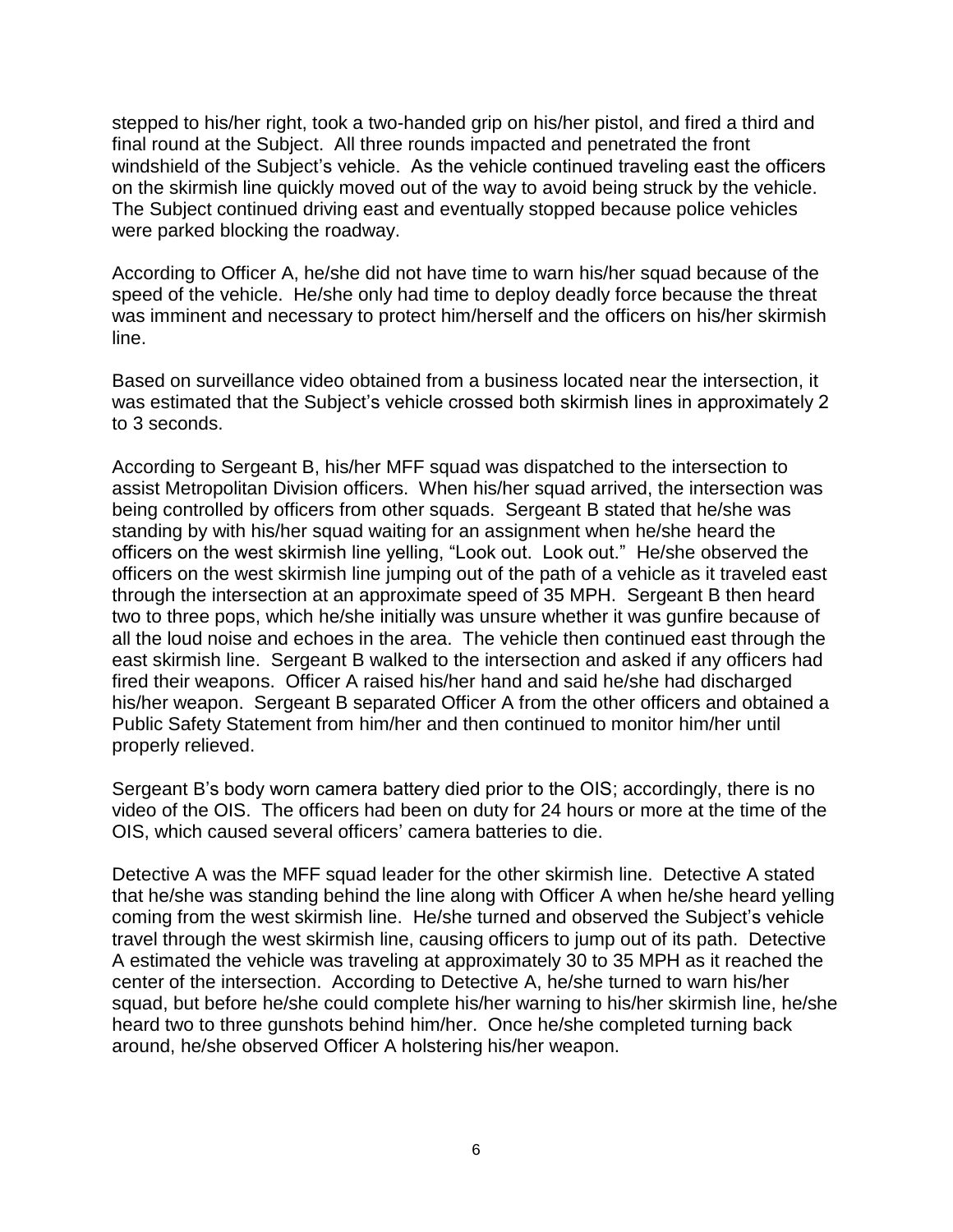According to Detective B, he/she was standing in the center of the skirmish line with Officer A behind him/her. The two of them were talking since the intersection had been cleared of protestors. He/she heard officers on the west skirmish yell, "Watch out!" He/she turned partially to his/her right and observed the Subject's vehicle travel through the skirmish line at a high rate of speed. The officers on the line had to jump out of its path. The Subject continued driving east in the direction of their skirmish line. Detective B turned to his/her left in a northern direction as Officer A fired his/her first round. As Detective B completed his/her turn he/she was now standing shoulder to shoulder with Officer A. Detective B then observed Officer A fire two additional rounds.

According to Detective C, he/she was standing next to Officer A on his/her right and Officer D was to his/her left. Detective C stated that he/she heard shouting behind him/her. He/she turned around and observed a vehicle in the intersection accelerating at approximately 30 to 40 MPH and traveling in their direction.

The Subject came to a stop approximately mid-block after driving through the east skirmish line. Officers E and F were assigned to the Department sound truck, giving an unlawful assembly warning to the protestors.

According to Officer E, he/she heard a car engine roaring behind him/her, he/she looked in his/her rearview mirror, and observed the Subject's vehicle approaching from behind at a high rate of speed. Officer E exited the sound truck and observed the Subject stop directly behind him/her. Officer E approached the Subject and immediately smelled the odor of an alcoholic beverage emitting from his breath. Officer E formed the opinion that the Subject was intoxicated and asked the Subject to step out of the car. The Subject refused to the exit, at which time Officer E reached through the driver's side window and opened the car door. The Subject was unable to exit the car on his own, so Officer E grabbed ahold of the Subject's left arm and helped lift him from the vehicle. According to Officer E, the Subject felt like dead weight, and the Subject had difficulty standing under his own power, so he/she leaned the Subject against his vehicle to place handcuffs on him.

Officers E and F were unaware at that moment that an OIS had occurred.

Officer G assisted Officer E with handcuffing the Subject. According to Officer G, driving under the influence procedures were not administered on the Subject due to the civil unrest that was occurring.

The Subject was transported by Officers H, I, and J to Central station for booking. The Subject was subsequently booked on an open charge of attempt murder on a police officer.

A review of Officers H and I's BWV showed the Subject being detained and leaned onto the hood of Officers H and I's police vehicle. The Subject appeared angry, uncooperative, and made several statements that he/she wanted officers to kill him. The BWV depicted Officer I applying a hobble restraint device to the Subject's legs,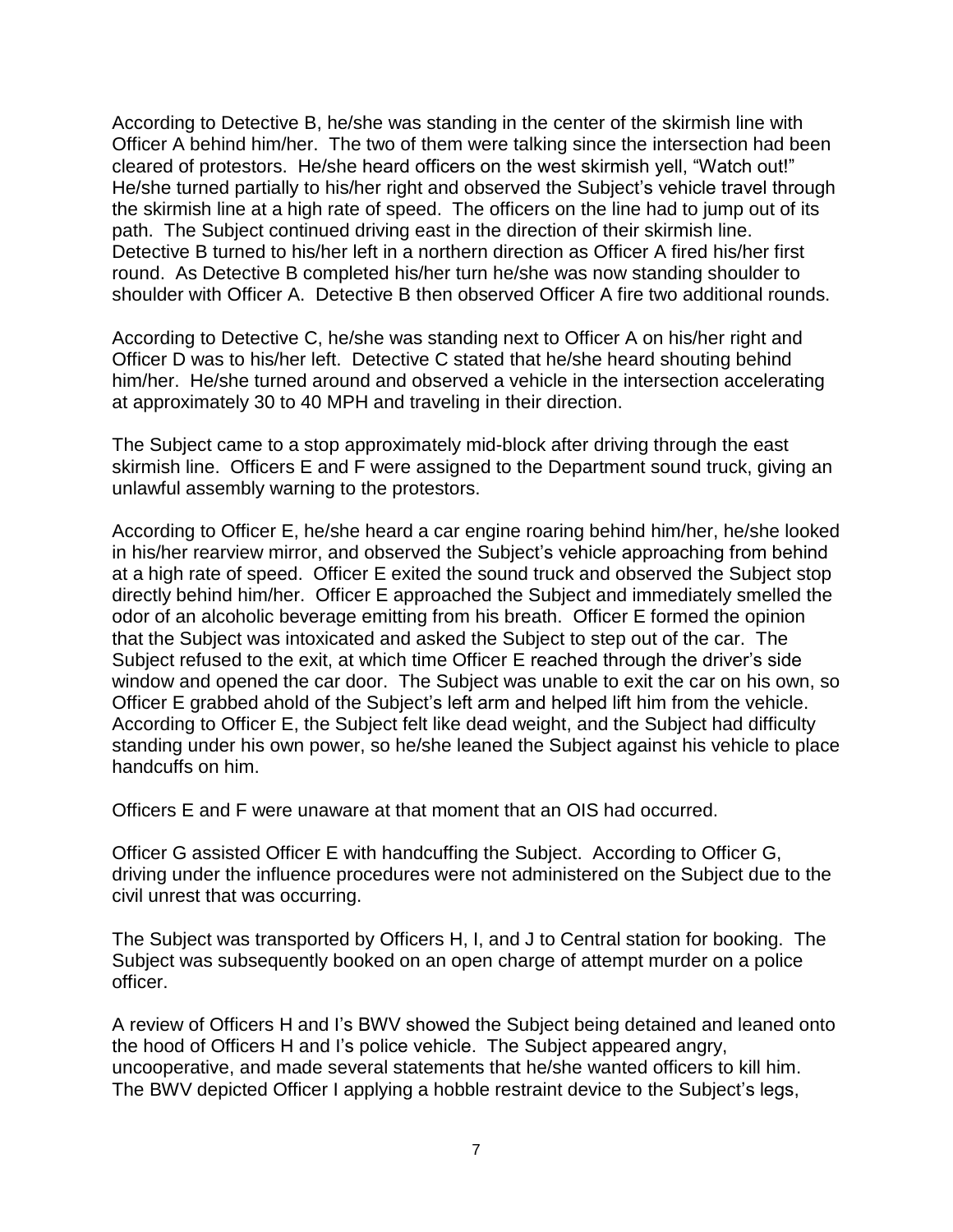below the knees. The officers were then shown carrying the Subject to the rear seat of their police vehicle and placed in a seated position for transport to Central station.

Lieutenant B was present at the intersection and became aware an Officer-Involved Shooting (OIS) had occurred. He/she ensured OIS protocols and procedures were being followed and that the scene was secure. Captain A was also present at the intersection and took over as Incident commander (IC).

Force Investigation Division Detectives reviewed all documents and circumstances surrounding the separation, monitoring, and admonition not to discuss the incident to officers prior to being interviewed by FID investigators. All protocols were appropriately documented.

### **BWV and DICVS Policy Compliance**

| <b>NAME</b>      | <b>TIMELY BWV</b><br><b>ACTIVATION</b> | <b>FULL 2-</b><br><b>IMINUTE</b><br><b>BUFFER</b> | <b>BWV</b><br><b>RECORDING OF DICVS</b><br><b>ENTIRE</b><br><b>INCIDENT</b> | <b>TIMELY</b><br><b>ACTIVATION OF ENTIRE</b> | <b>IDICVS</b><br><b>IRECORDING</b><br><b>INCIDENT</b> |
|------------------|----------------------------------------|---------------------------------------------------|-----------------------------------------------------------------------------|----------------------------------------------|-------------------------------------------------------|
| <b>Officer A</b> | N/A                                    | N/A                                               | N/A                                                                         | N/A                                          | N/A                                                   |
| <b>Officer B</b> | N/A                                    | N/A                                               | N/A                                                                         | N/A                                          | N/A                                                   |

### **Los Angeles Board of Police Commissioners' Findings**

The BOPC reviews each Categorical Use of Force incident based upon the totality of the circumstances, namely all of the facts, evidence, statements and all other pertinent material relating to the particular incident. In every case, the BOPC makes specific findings in three areas: Tactics of the involved officer(s); Drawing/Exhibiting of a firearm by any involved officer(s); and the Use of Force by any involved officer(s). Based on the BOPC's review of the instant case, the BOPC made the following findings:

### **A. Tactics**

The BOPC found Officer A's tactics to warrant a Tactical Debrief. The BOPC found Officer B's tactics to warrant a finding of Administrative Disapproval.

### **B. Drawing and Exhibiting**

The BOPC found Officer A's drawing and exhibiting of a firearm to be In Policy.

### **C. Lethal Use of Force**

The BOPC found Officer A's lethal use of force to be Out of Policy.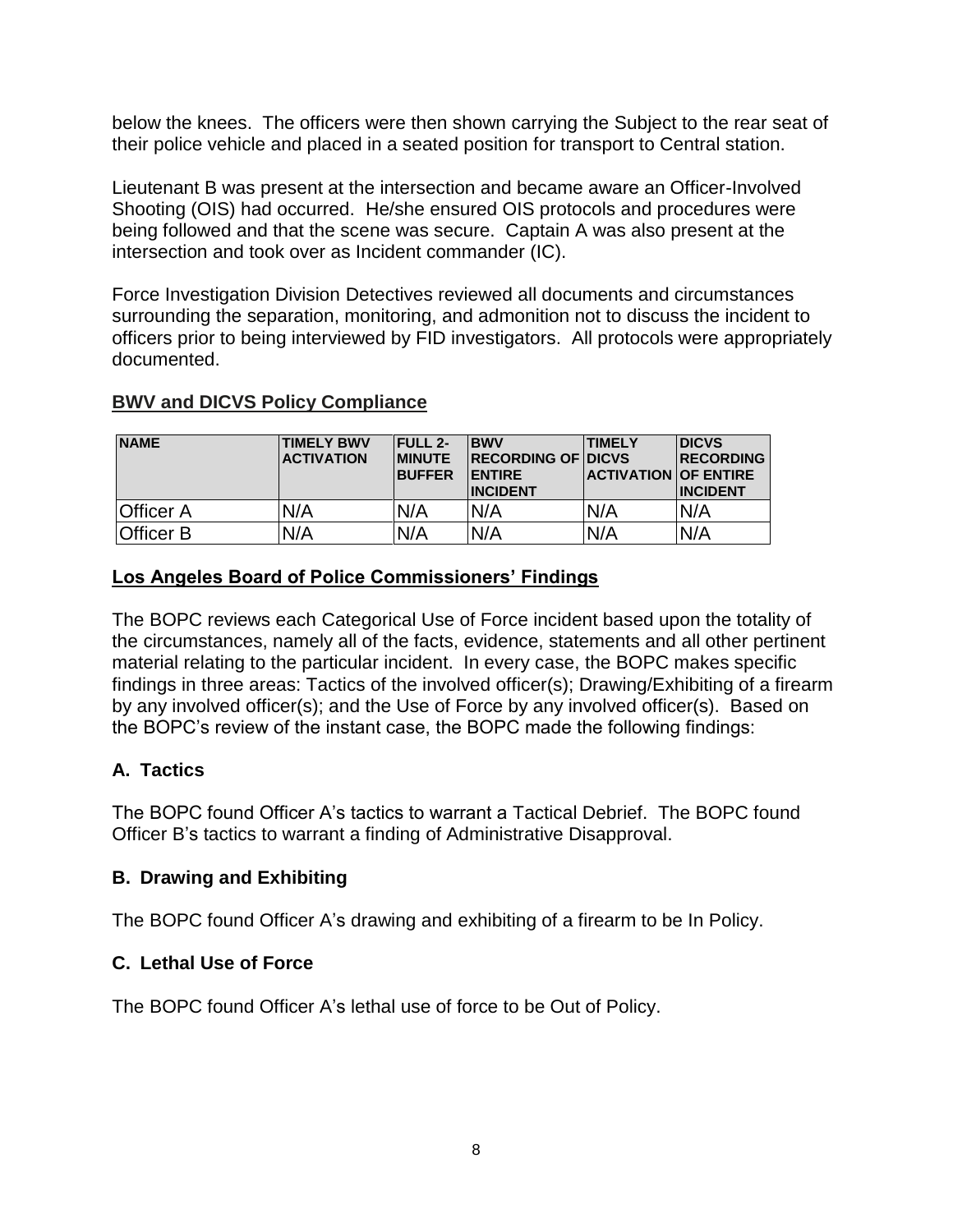#### **Basis for Findings**

In making its decision in this matter, the Commission is mindful that every "use of force by members of law enforcement is a matter of critical concern both to the public and the law enforcement community. It is recognized that some individuals will not comply with the law or submit to control unless compelled to do so by the use of force; therefore, law enforcement officers are sometimes called upon to use force in the performance of their duties. It is also recognized that members of law enforcement derive their authority from the public and therefore must be ever mindful that they are not only the guardians, but also the servants of the public. The Department's guiding principle when using force shall be reverence for human life. Officers shall attempt to control an incident by using time, distance, communications, and available resources in an effort to deescalate the situation, whenever it is safe, feasible, and reasonable to do so. As stated below, when warranted, Department personnel may use objectively reasonable force to carry out their duties. Officers may use deadly force only when they reasonably believe, based on the totality of circumstances, that such force is necessary in defense of human life.

Officers who use unreasonable force degrade the confidence of the community we serve, expose the Department and fellow officers to physical hazards, violate the law and rights of individuals upon whom unreasonable force or unnecessary deadly force is used, and subject the Department and themselves to potential civil and criminal liability. Conversely, officers who fail to use force when warranted may endanger themselves, the community and fellow officers." (Special Order No. 4, 2020, Policy on the Use of Force - Revised.)

The Commission is cognizant of the legal framework that exists in evaluating use of force cases, including the United States Supreme Court decision in Graham v. Connor, 490 U.S. 386 (1989), stating that:

"The reasonableness of a particular use of force must be judged from the perspective of a reasonable officer on the scene, rather than with the 20/20 vision of hindsight. The calculus of reasonableness must embody allowance for the fact that police officers are often forced to make splitsecond judgments – in circumstances that are tense, uncertain and rapidly evolving – about the amount of force that is necessary in a particular situation."

The Commission is further mindful that it must evaluate the actions in this case in accordance with existing Department policies. Relevant to our review are Department policies that relate to the use of force:

**Use of De-Escalation Techniques**. It is the policy of this Department that, whenever practicable, officers shall use techniques and tools consistent with Department deescalation training to reduce the intensity of any encounter with a Subject and enable an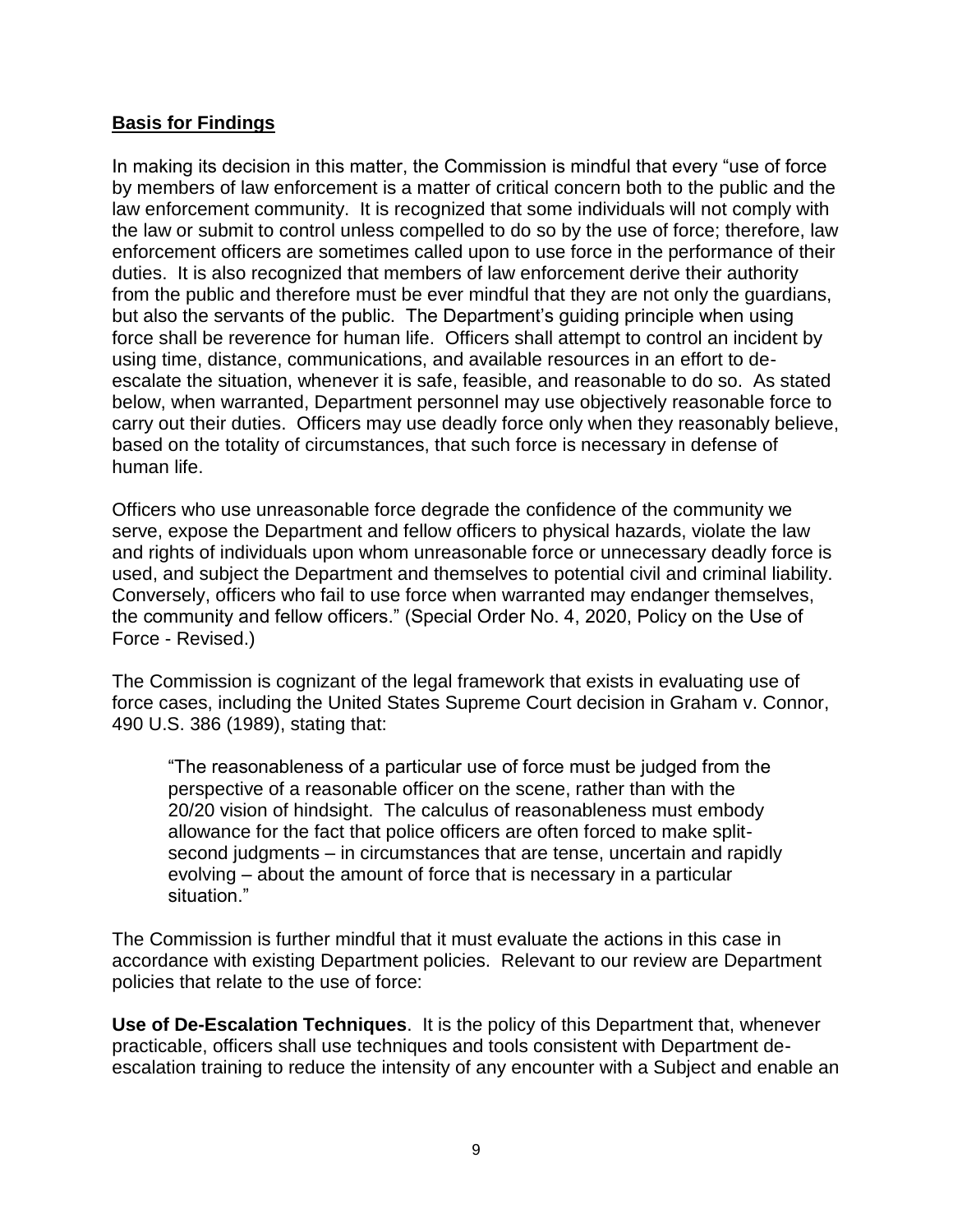officer to have additional options to mitigate the need to use a higher level of force while maintaining control of the situation.

**Use of Force – Non-Deadly.** It is the policy of the Department that personnel may use only that force which is "objectively reasonable" to:

- Defend themselves;
- Defend others:
- Effect an arrest or detention;
- Prevent escape; or,
- Overcome resistance.

**Use of Force – Deadly.** It is the policy of the Department that officers shall use deadly force upon another person only when the officer reasonably believes, based on the totality of circumstances, that such force is necessary for either of the following reasons:

- To defend against an imminent threat of death or serious bodily injury to the officer or another person; or,
- To apprehend a fleeing person for any felony that threatened or resulted in death or serious bodily injury, if the officer reasonably believes that the person will cause death or serious bodily injury to another unless immediately apprehended. Where feasible, a peace officer shall, prior to the use of force, make reasonable efforts to identify themselves as a peace officer and to warn that deadly force may be used, unless the officer has objectively reasonable grounds to believe the person is aware of those facts.

In determining whether deadly force is necessary, officers shall evaluate each situation in light of the particular circumstances of each case and shall use other available resources and techniques if reasonably safe and feasible.

**Note:** Because the application of deadly force is limited to the above scenarios, an officer shall not use deadly force against a person based on the danger that person poses to themselves, if an objectively reasonable officer would believe the person does not pose an imminent threat of death or serious bodily injury to the officer or another person.

**The Department's Evaluation of Deadly Force.** The Department will analyze an officer's use of deadly force by evaluating the totality of the circumstances of each case consistent with the California Penal Code Section 835(a), as well as the factors articulated in Graham v. Connor. (Special Order No. 4, 2020, Policy on the Use of Force - Revised.)

An officer's decision to draw or exhibit a firearm should be based on the tactical situation and the officer's reasonable belief that there is a substantial risk that the situation may escalate to the point where deadly force may be justified. (Los Angeles Police Department Manual.)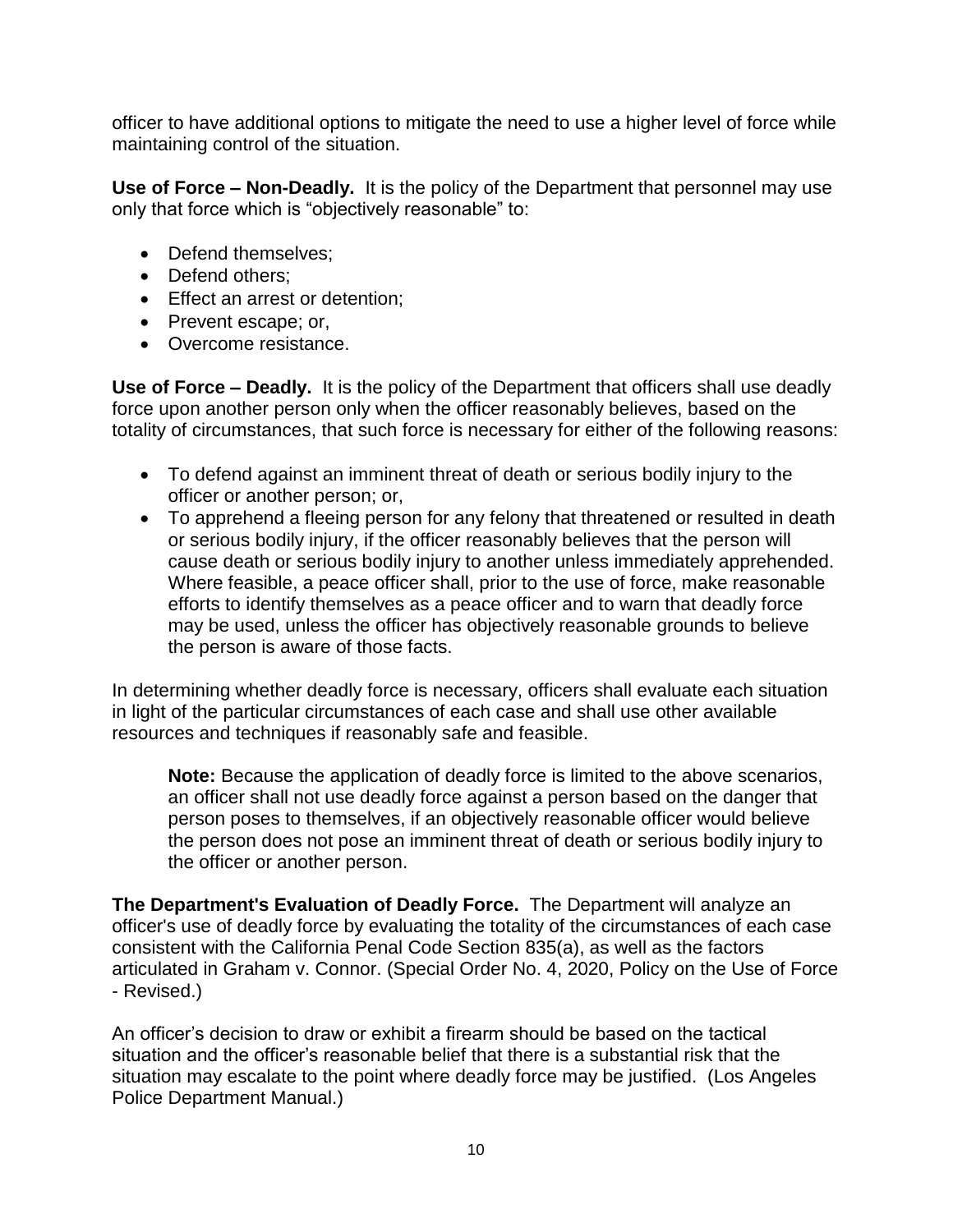## **A. Tactics**

### **Tactical De-Escalation Techniques**

- *Planning*
- *Assessment*
- *Time*
- *Redeployment and/or Containment*
- *Other Resources*
- *Lines of Communication (Use of Force - Tactics Directive No. 16, October 2016, Tactical De-Escalation Techniques)*

Tactical de-escalation does not require that an officer compromise his/her safety or increase the risk of physical harm to the public. De-escalation techniques should only be used when it is safe and prudent to do so.

**Planning** – Officers A and B were close to the end their normal work shift hours prior to being mobilized from their respective divisions to form MFF squads and respond to the CP located in downtown Los Angeles. The MFF squads were dispatched to various locations to monitor peaceful protests, effect arrests when rioting and looting activities occurred, and to restore order. The configuration of the MFFs were planned, and Officers A and B were designated as linebackers for their respective squads and equipped with the 40mm LLL. Officers A and B responded to the intersection in question at the request of the Air Unit, which had requested MFF units to address the civil unrest and looting that was taking place. The Air Unit requested skirmish lines on all corners of the intersection to clear the unruly crowd of protesters and looters that were in the area. After the protesters were moved east, the skirmish lines on the east and west side remained in place, while stopping pedestrian and vehicular traffic from proceeding east or west.

The BOPC noted that Officers A and B were positioned appropriately on their respective skirmish lines and understood their planned responsibilities of being a linebacker. The situation was fluid, yet the officers were prepared by their supervision to perform crowd management as well as crowd control tasks assigned to them. The BOPC noted that Officer A had been on duty since 0600 hours of the previous day and had been awake for over 21 hours when he/she encountered the Subject during this incident. Officer B had been on duty since 1015 hours of the previous day. The UOFRB also noted the suddenness of the Subject's actions and the chaotic environment in which this incident unfolded. Officers A and B's ability to plan for this specific situation was limited in that they had just a few seconds to react to the Subject's actions.

**Assessment** – Officers A and B assessed that the Subject's vehicle was an imminent danger to themselves and to the officers on the skirmish lines, especially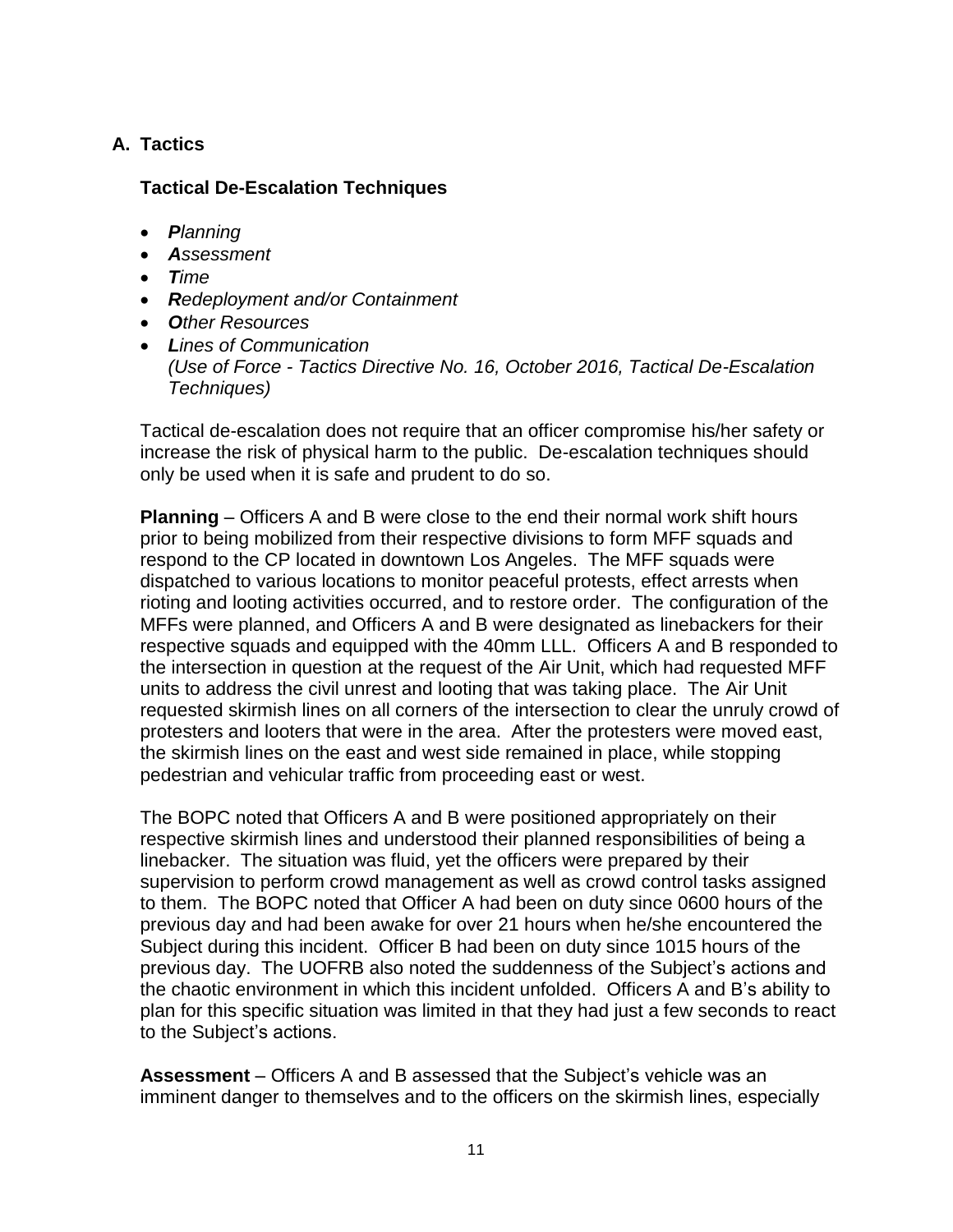the officers that were on east facing skirmish line that had their backs to the Subject's oncoming vehicle. Due to the rapidly escalating nature of the incident, the officers at the scene were limited in their opportunity to assess but moved out of the vehicle's path.

**Time** – The time for the Subject's vehicle to cross the intersection was approximately two to three seconds. This compressed time frame caused by the Subject's actions limited Officers A and B's of their ability to utilize time as a deescalation technique.

The BOPC noted that the entire incident developed suddenly and rapidly. Officers A and B were presented with a perceived threat of death or serious bodily injury with only seconds to react. The Subject's actions and the chaotic environment in which this incident unfolded led to a lack of time to utilize de-escalation techniques by the officers.

**Redeployment and/or Containment** – Officer B observed the Subject driving his vehicle in Officer B's direction at a high rate of speed. According to Officer B, the Subject was swerving his vehicle left to right, making it difficult for Officer B to decide which way to move to prevent from being struck. Officer B stated he/she moved out of the way to prevent him/herself from getting hit by the Subject's vehicle.

Officer A stated he/she assessed that his/her first two discharged rounds were not effective and noted the Subject's vehicle was still advancing towards him/her and the other officers. Officer A took a step back with his/her right foot, obtained a twohanded grip on his/her service pistol, and discharged a third round at the Subject.

The BOPC noted that Officer B moved out of the way of the Subject's vehicle, while Officer A took a step back, after observing the Subject's vehicle was still advancing toward him/her. The BOPC would have preferred Officer A to have focused his/her efforts in moving out of the way of the moving vehicle.

**Other Resources** – The FID investigation determined that the Subject's vehicle crossed both skirmish lines in approximately 2 to 3 seconds. In this case, time did not allow for officers or supervisors the opportunity to request or apply additional resources. The BOPC noted that there were already numerous personnel and lesslethal devices at scene; however, the sudden and rapid escalation of the incident by the Subject did not allow the use of the available resources prior to the OIS incident.

**Lines of Communication –** Officer B and officers on his/her skirmish line observed the Subject's vehicle approaching their direction and yelled to notify other officers on scene of the actions of the Subject's vehicle. Based on the FID investigation, officers on the east skirmish line were able to hear a commotion and turn around in time to be able to move out of the way of the Subject's oncoming vehicle.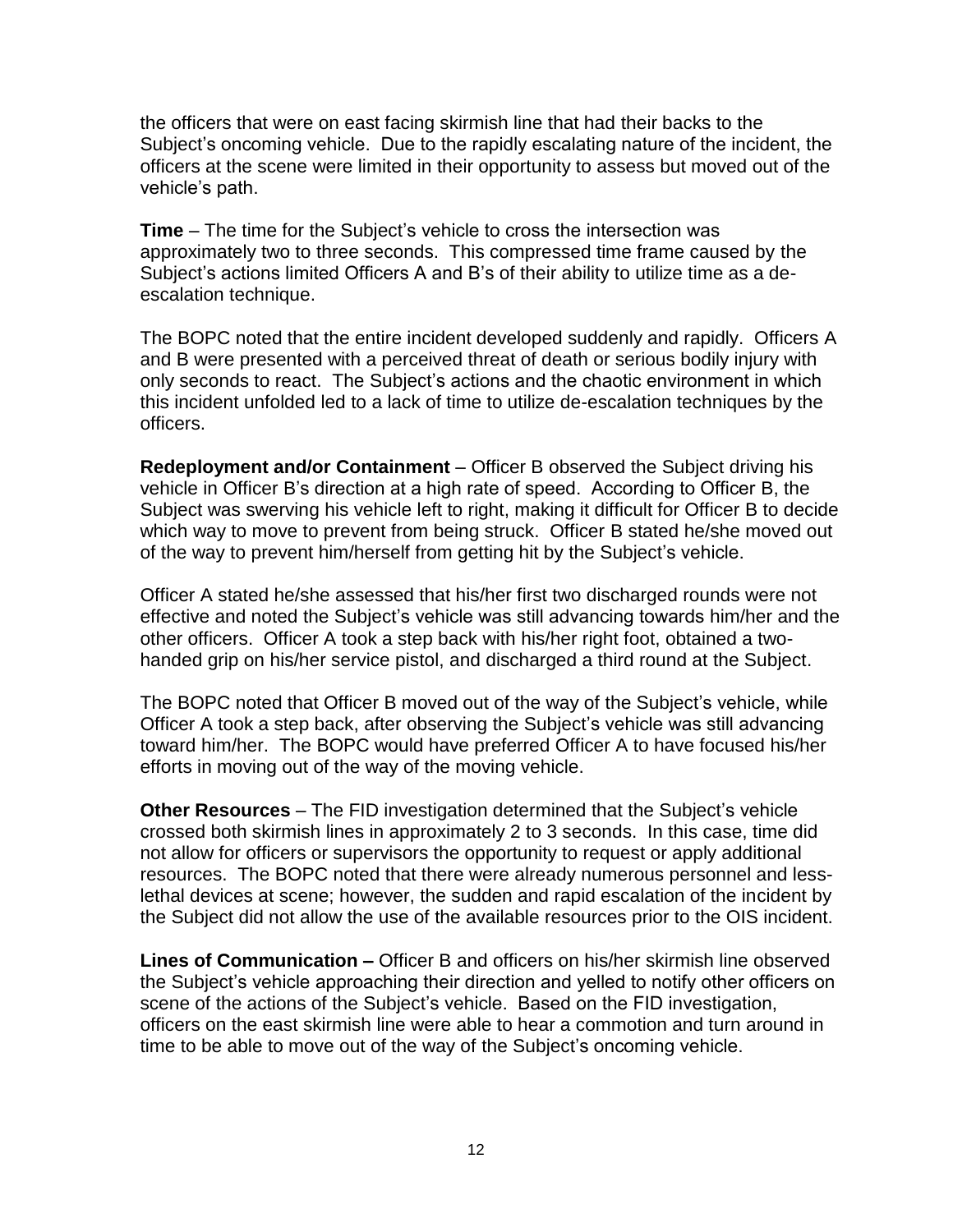The BOPC was critical of Officer A not making verbalizing a warning to other officers of the oncoming vehicle, but was also aware of the limited time available for him/her to make that communication with the other officers on his/her skirmish line.

• During its review of this incident, the BOPC noted the following tactical considerations:

### **1. Equipment – TASER**

Officer A was not carrying a TASER on his/her person when he/she deployed in the field in an on-duty uniformed capacity. Officer A was normally assigned as a detective at the time he/she was mobilized to the MFF incident.

The FID investigation revealed that Officer A was not equipped with his/her Department issued TASER at the time of the OIS. However, FID investigators confirmed that this was due to Officer A's assigned TASER not being available to him/her. Officer A was assigned to an investigative position and when mobilized to the MFF, he/she had not been assigned a replacement TASER. According to the FID investigator, administrative and investigative positions, such as a detective position, are not assigned a TASER due to a limited supply of TASERs. The limited number of TASERs are intended to be issued to uniformed patrol officers and other uniformed field personnel, who do not have a TASER assigned to them. The UOFRB noted that Officer A did not have access to his/her assigned TASER and was not assigned a second TASER due to working an investigative position.

Based on the totality of the circumstances, the BOPC determined that Officer A not deploying a TASER was not a deviation from approved Department tactical training.

**2. Tactical 40 mm LLL Deployment** (Substantial Deviation, without Justification – Officer B)

Officer B fired one 40mm LLL round at the Subject, as the Subject drove his vehicle towards Officer B and the skirmish line of officers.

The BOPC found Officer B substantially deviated, without justification, from Department approved tactics by firing a 40mm LLL at a moving vehicle, after moving out of the vehicle's path of danger. Officer B initially adhered to the Department's preferred tactics by successfully moving out of the path of the oncoming subject vehicle. However, after moving out of the vehicle's path of danger, Officer B elected to discharge the 40mm LLL, through the front passenger side window of the subject vehicle. Officer B's intended target was the Subject, who was seated in the driver's seat of the vehicle. It was understood that the 40mm LLL is considered a less-lethal force option; however, can still cause a lethal outcome. The BOPC noted that it is for this reason that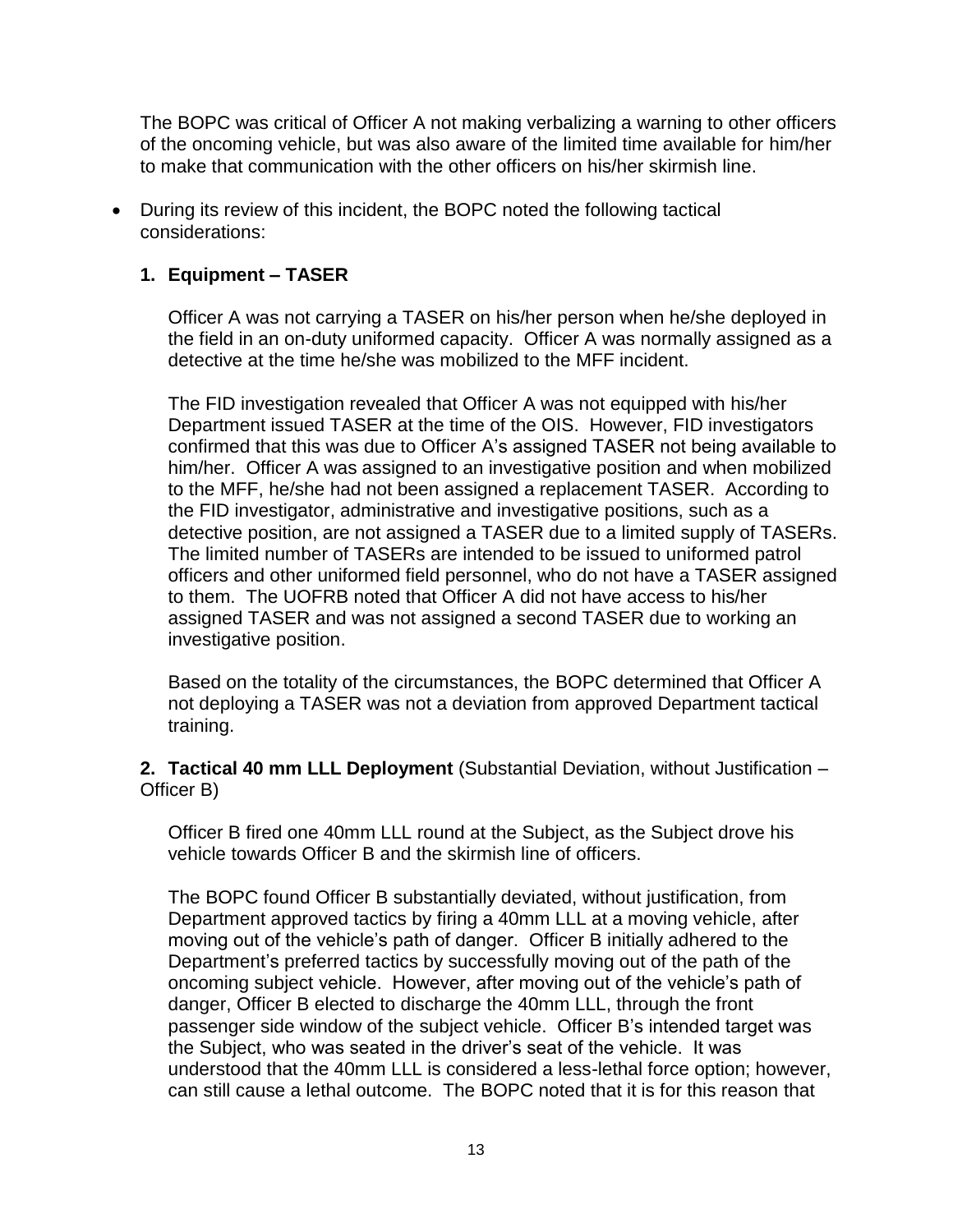the Department has enacted explicit guidelines in the Use of Force policy preventing Department personnel from shooting at moving vehicles. The BOPC noted that numerous officers were staged at the intersection and were observed on surveillance footage dispersing to safety. In the event that Officer B missed his/her intended target, it is likely that Officer B's discharging of the 40mm LLL could have resulted in potential injury to other officers at scene. Officer B's attempt to de-escalate the incident by discharging the 40mm LLL at the driver of a moving vehicle potentially complicated the circumstances. The Subject was seated in the driver's seat and passing by Officer B, thus presenting Officer B with a small, fleeting target. Officer B's intent was to shoot through the vehicle passenger side window at the Subject. The BOPC considered the possible outcome if the Subject was struck in the head by the 40mm LLL round and was suddenly incapacitated. The loss of control over the Subject's vehicle would have increased the risk to officers on scene of being struck by the vehicle. The BOPC determined that Officer B's actions were a substantial deviation, without justification, from approved Department training.

#### **3. Tactical Communication**

Officer A observed the Subject's vehicle approaching him/her and the other officers on his/her skirmish line but did not communicate his/her observations to those officers.

In this case, Officer A stated that he/she did not have time to warn the officers of his/her skirmish line because of the speed of the Subject's approaching vehicle. Officer A stated he/she only had time to deploy deadly force because the threat was imminent and necessary to protect him/herself and the officers on his/her skirmish line. According to the FID investigation, based on surveillance video obtained from a business, it was estimated that the Subject's vehicle crossed both skirmish lines in approximately 2 to 3 seconds.

The BOPC reviewed the circumstances of the incident and would have preferred for Officer A to have communicated his/her observations of the Subject's approaching vehicle to the other officers on his/her skirmish line. A warning could have allowed the officers on the skirmish line the ability to react and move out of the way of the Subject's vehicle. The BOPC did take into consideration the rapid escalation of the incident and how the lack of time hindered Officer A's ability to communicate his/her observations as he/she assessed and reacted to the dynamic situation.

Based on the totality of the circumstances, the UOFRB determined, and the BOPC concurred, that Officer A not communicating the Subject's vehicle approaching was a substantial deviation, with justification, from approved Department tactical training.

• The evaluation of tactics requires that consideration be given to the fact that officers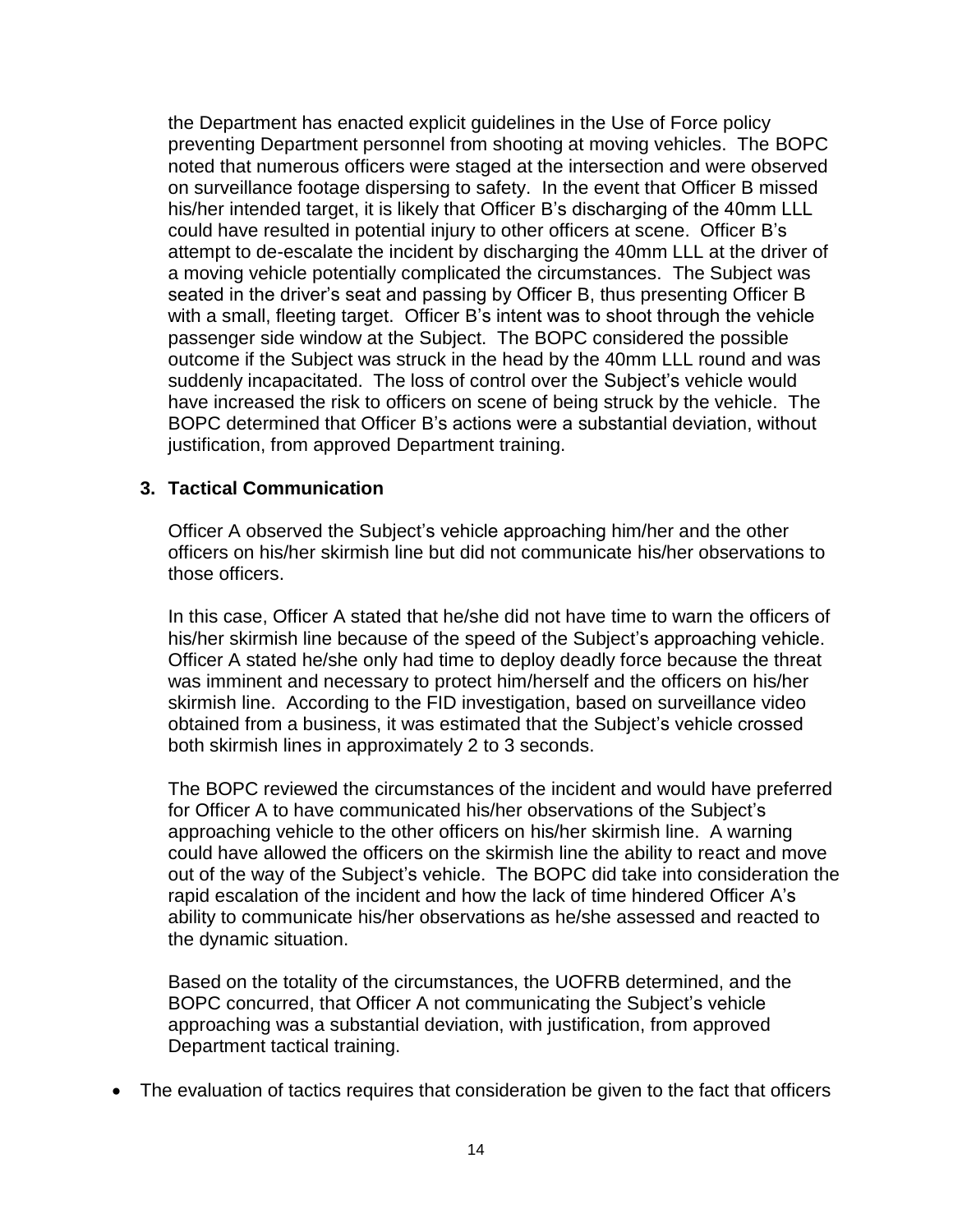are forced to make split-second decisions under very stressful and dynamic circumstances. Tactics are conceptual and are intended to be flexible and incident specific, which requires that each incident be looked at objectively and that the tactics be evaluated based on the totality of the circumstances.

Each tactical incident also merits a comprehensive debriefing. In this case, there were identified areas where improvement could be made. A Tactical Debrief is the appropriate forum for the involved personnel to discuss individual actions that took place during this incident.

In conducting an objective assessment of this case, the BOPC determined that Officers A's tactics deviated, with justification, from approved Department policy and training.

In addition, the BOPC determined that Officer B's tactics were a substantial deviation, without justification, from Department policy and training, therefore warranting a finding of Administrative Disapproval.

Thus, Officer A's tactics were found to warrant a Tactical Debrief, and Officer B's tactics were found to warrant a finding of Administrative Disapproval.

### **B. Drawing and Exhibiting**

• **Officer A –** According to Officer A, he/she was standing behind the east skirmish line, facing east. He/she heard a "commotion" behind him/her, turned his/her upper body toward the west skirmish line, and glanced back. He/she observed the Subject's vehicle traveling east and recalled that the front "bumper" of the vehicle was at or near the officers on the skirmish line. At the same time, Officer A observed that the vehicle passed through the west skirmish line, making those officers move out of the way. As the vehicle passed through, the Subject "swerved towards" Officer A's direction and was "still accelerating." Once the vehicle entered near the center of the intersection, approximately a second to a second and a half after Officer A observed the Subject's vehicle, Officer A felt that he/she was not going to have time to move out of its path and neither were the officers on his/her skirmish line. The officers on his/her skirmish line were facing east and had their backs to the Subject's vehicle. Officer A believed he/she was the only one who had observed the Subject's vehicle and felt the 15 to 20 officers on the skirmish line were at a disadvantage and had no means of escape. Officer A stated he/she used his/her best judgment, taking Department policy into consideration, which preferred that officers move out of the way of a moving vehicle. In this case, Officer A stated he/she felt that he/she and the officers on the skirmish line did not have any means of escape. Officer A believed that if he/she tried to de-escalate or redeploy, he/she would have left the officers on the skirmish line "open for serious bodily injury and/or death" because they were "unaware of the incoming attack" from the Subject's vehicle. Officer A estimated the Subject's vehicle was approximately 15 to 20 feet away and traveling directly towards him/her at approximately 25 mph. Officer A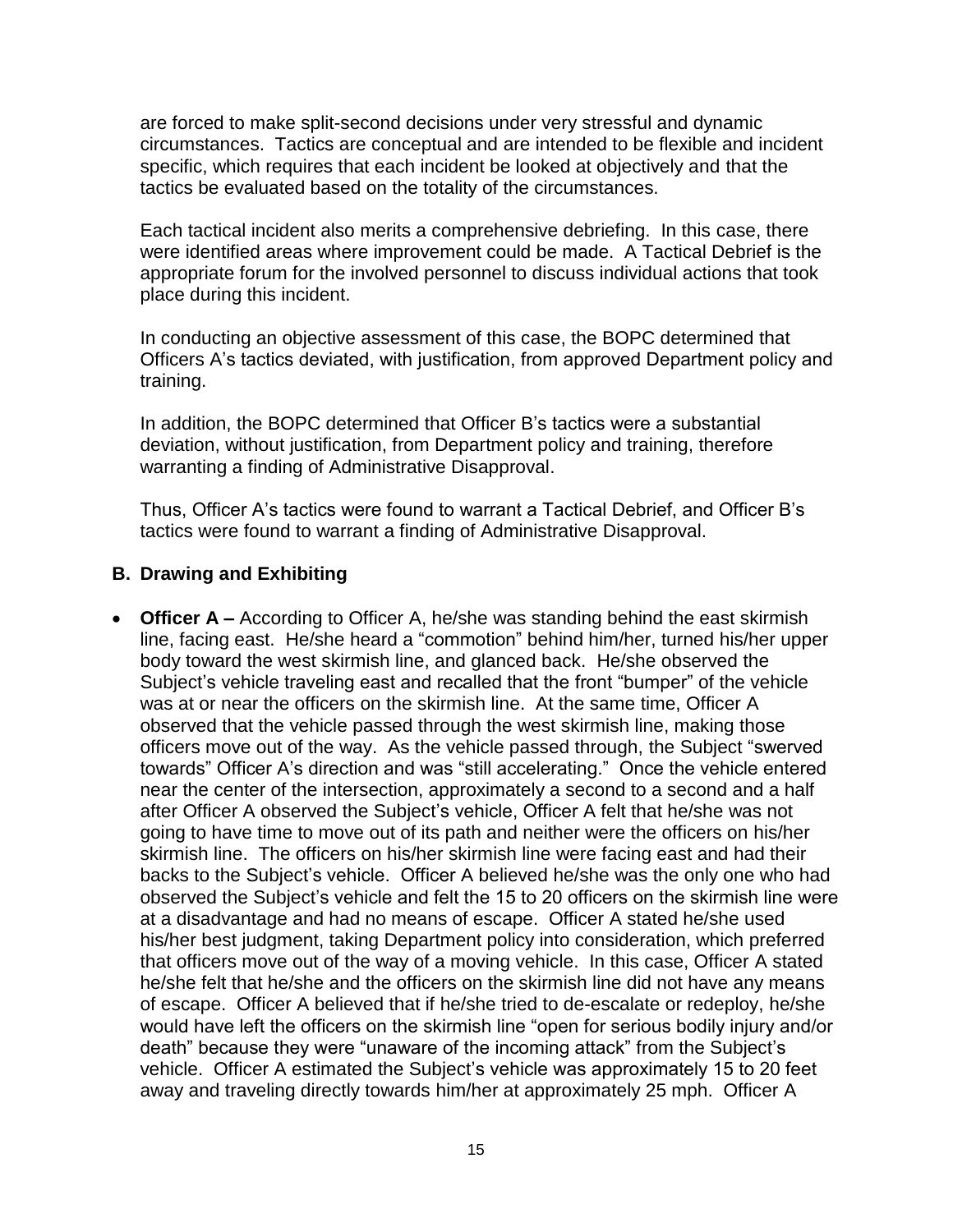decided to use deadly force to stop the threat. Out of fear for his/her life and the lives of the officers on the skirmish line, Officer A drew his/her service pistol with his/her right hand**.**

The BOPC conducted an evaluation of the reasonableness of Officer A's drawing and exhibiting of his/her service pistol. Officer A was presented with a rapidly developing tactical situation during which the Subject drove his/her vehicle through a skirmish line of officers. Officer A believed that if he/she tried to de-escalate or redeploy, he/she would have left the officers on the skirmish line "open for serious bodily injury and/or death" because they were "unaware of the incoming attack" from the Subject's vehicle. Officer A estimated the Subject's vehicle was approximately 15 to 20 feet away and traveling directly towards him/her at approximately 25 mph. Out of fear for his/her life and the lives of the officers on the skirmish line, Officer A drew his/her service pistol. Officer A stated he/she felt that he/she and the officers on the skirmish line did not have any means of escape. The BOPC noted the potential of the Subject's vehicle continuing to travel in Officer A's direction. Furthermore, due to Officer A's position in the intersection, the Subject would have been able to track him/her with his/her vehicle. Thus, the Subject's driving actions presented a danger that could possibly escalate the situation to one involving the use of deadly force.

Based on the totality of the circumstances, the BOPC determined that an officer with similar training and experience as Officer A, while faced with similar circumstances, would reasonably believe that there was a substantial risk that the situation may escalate to the point where deadly force may be justified.

Therefore, the BOPC found Officer A's drawing and exhibiting of a firearm to be In Policy.

#### **C. Use of Lethal Force**

• **Officer A** – (pistol, three rounds)

**Volley One –** two rounds in a southwesterly direction from an approximate distance of 36 feet.

According to Officer A, he/she was standing behind the east skirmish line, facing east. He/she heard a "commotion" behind him/her, turned his/her upper body toward the west skirmish line, and glanced back. He/she observed the Subject's vehicle traveling east and recalled that the front "bumper" of the vehicle was at or near the officers on the skirmish line. At the same time, Officer A observed that the vehicle passed through the west skirmish line, making those officers move out of the way. As the vehicle passed through, the Subject "swerved towards" Officer A's direction and was "still accelerating." Once the vehicle entered near the center of the intersection, approximately a second to a second and a half after Officer A observed the Subject's vehicle, Officer A felt that he/she was not going to have time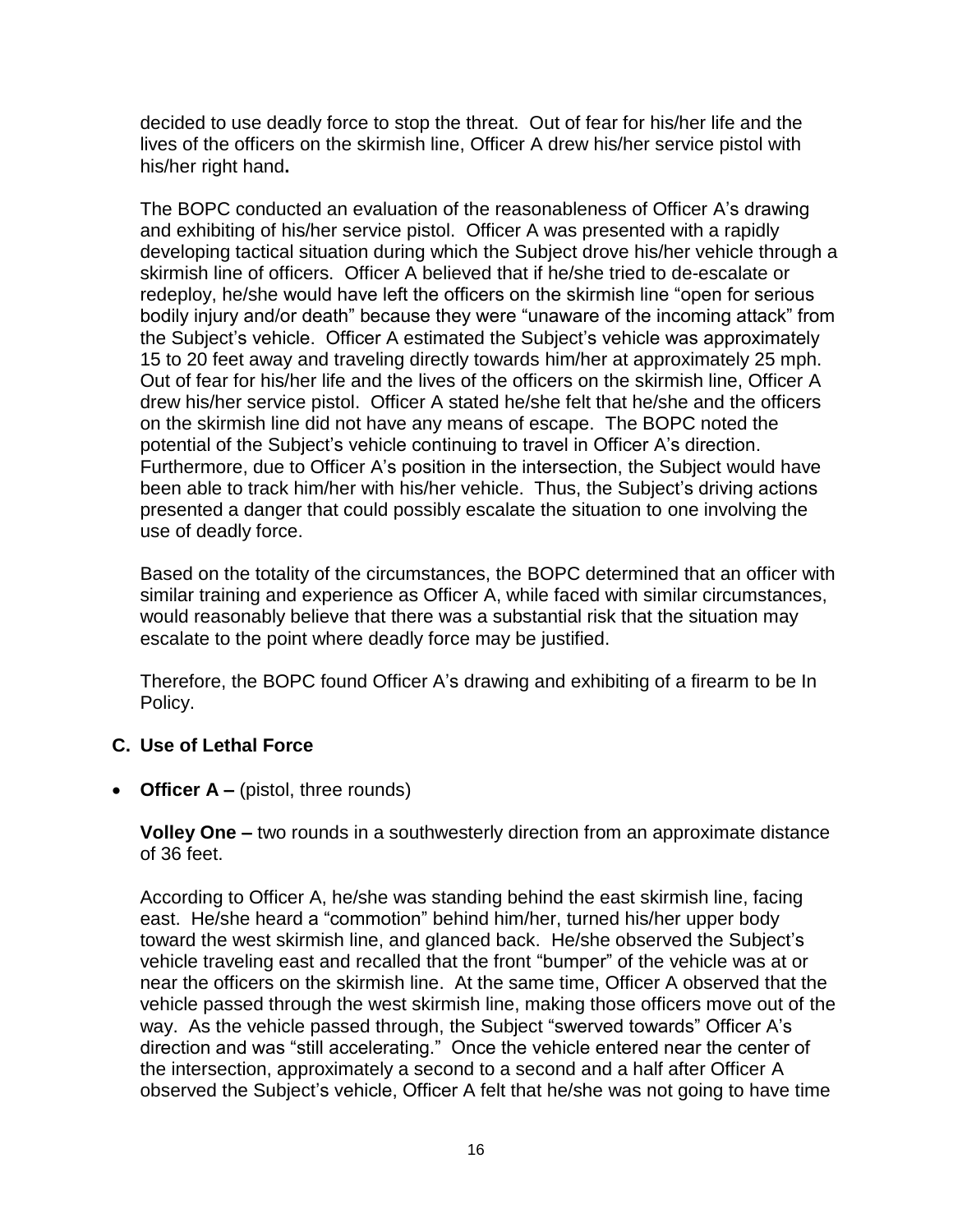to move out of its path and neither were the officers on his/her skirmish line.

The officers on Officer A's skirmish line were facing east and had their backs to the Subject's vehicle. Officer A believed he/she was the only one who had observed the Subject's vehicle and felt the 15 to 20 officers on the skirmish line were at a disadvantage and had no means of escape. Officer A stated that he/she used his/her best judgment, taking Department policy into consideration, which preferred that officers move out of the way of a moving vehicle. In this case, Officer A stated he/she felt that he/she and the officers on the skirmish line did not have any means of escape. Officer A believed that if he/she tried to de-escalate or redeploy, he/she would have left the officers on the skirmish line "open for serious bodily injury and/or death" because they were "unaware of the incoming attack" from the Subject's vehicle. Officer A estimated the Subject's vehicle was approximately 15 to 20 feet away and traveling directly towards him/her at approximately 25 mph. Officer A decided to use deadly force to stop the threat. Out of fear for his/her life and the lives of the officers on the skirmish line, Officer A drew his/her service pistol with his/her right hand, quickly aimed at the driver, and using a single-handed shooting stance, discharged two rounds at the Subject.

**Volley Two** – one round in a southwesterly direction from an approximate distance of 27 feet.

According to Officer A, as the Subject's vehicle continued to move forward, Officer A assessed that his/her first two "rounds were not effective." Officer A noted the Subject's vehicle was still advancing toward him/her and the other officers. Officer A took a step back with his/her right foot, obtained a two-handed grip on his/her service pistol, and discharged a third round at the Subject from approximately 10 to 15 feet, while the vehicle traveled approximately 25 miles per hour. Officer A stated that he/she utilized deadly force, "Out of fear for my life and my safety and the fear for more importantly the officers on the skirmish line, who were unaware of this vehicle that's coming at them."

• **Background** – The north/south roadway had two lanes of traffic in each direction and parking on both sides of the street at designated locations. The east/west roadway was a one-way street, with four lanes of traffic and parking along both sides of the street at designated locations. Both streets were lined by commercial buildings. According to the Officer A, he/she was aware there were officers west of him/her on the west skirmish line and did not recall any other vehicles or pedestrians because most of the protesters had been moved out. When Officer A made the decision to use deadly force and discharge his/her service pistol in a southwesterly direction, he/she knew that because of the close proximity of him/herself and the Subject's vehicle, and due to his/her training and experience that he/she could have proper shot placement and sight picture. Officer A stated that although the incident was almost instantaneous, he/she felt that he/she could place accurate shots into the Subject's vehicle without striking officers in the background.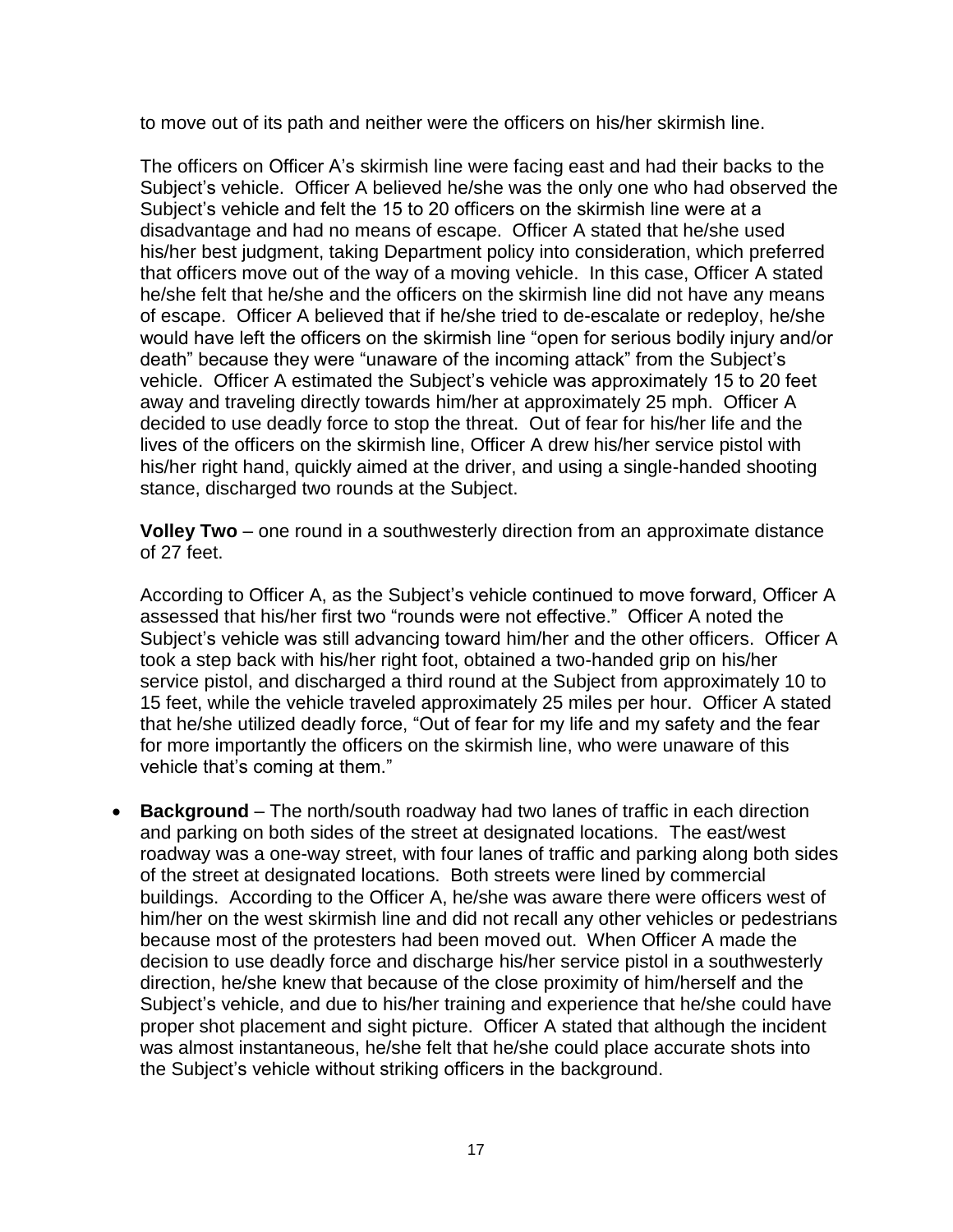The BOPC considered the background when Officer A discharged his/her service pistol during his/her two volleys. The BOPC had a significant concern that there were numerous officers in Officer A's background.

In this case, the BOPC conducted a thorough review and analysis of the reasonableness of Officer A's use of deadly force. The BOPC noted that Officer A was placed in a dynamic and rapidly escalating circumstance where he/she made a split-second decision. Officer A observed the Subject's vehicle pass through the west skirmish line. He/she observed the Subject's vehicle swerve towards his/her direction and Officer A perceived that the vehicle was accelerating. Once the Subject's vehicle travelled near to the center of the intersection approximately one second to a second and a half after Officer A first observed the Subject's vehicle, Officer A felt that he/she was not going to have time to move out of its path and neither were the officers on his/her skirmish line.

The BOPC noted the FID investigation estimated the average speed of the Subject's vehicle was approximately 26 MPH. The BOPC also took into consideration that the actual speed of the Subject's vehicle at the time of the OIS was undetermined. The BOPC noted the distance of the intersection and opined Officer A had a limited amount of time to assess and decide a course of action. Officer A stated that he/she used his/her best judgment, taking Department policy into consideration, which states, "An officer threatened by an oncoming vehicle shall move out of its path instead of discharging a firearm at it or any of its occupants," but in this case Officer A stated he/she felt that he/she and the officers on the skirmish line did not have any means of escape. Officer A felt that if he/she tried to de-escalate or redeploy, he/she would have left the officers on the skirmish line open to serious bodily injury and/or death. Out of fear for his/her life and the lives of the officers on the skirmish line, Officer A drew his/her service pistol and discharged two rounds at the Subject. The BOPC noted that Officer A observed the Subject's vehicle continue to move forward. Officer A assessed that his/her first two rounds were not effective. Officer A noted the Subject's vehicle was still advancing towards him/her and the other officers. Officer A took a step back and discharged a third round at the Subject.

The BOPC was concerned about Officer A's background, which were the numerous officers from the west skirmish line. Officer A stated that he/she made the decision to use deadly force and discharge his/her service pistol in a southwesterly direction. Officer A believed that because of the close proximity of him/herself and the Subject's vehicle and his/her training and experience, he/she could have proper shot placement and sight picture. Officer A stated the incident was almost instantaneous and felt he/she could put shots into the Subject's vehicle without endangering the other officers in his/her background.

The BOPC noted that law enforcement entities have seen an increase in the use of vehicles as weapons and noted that Officer A believed the Subject's vehicle was an imminent danger to him/herself and the officers on his/her skirmish lines, specifically because they were facing away from the Subject's oncoming vehicle. However, the